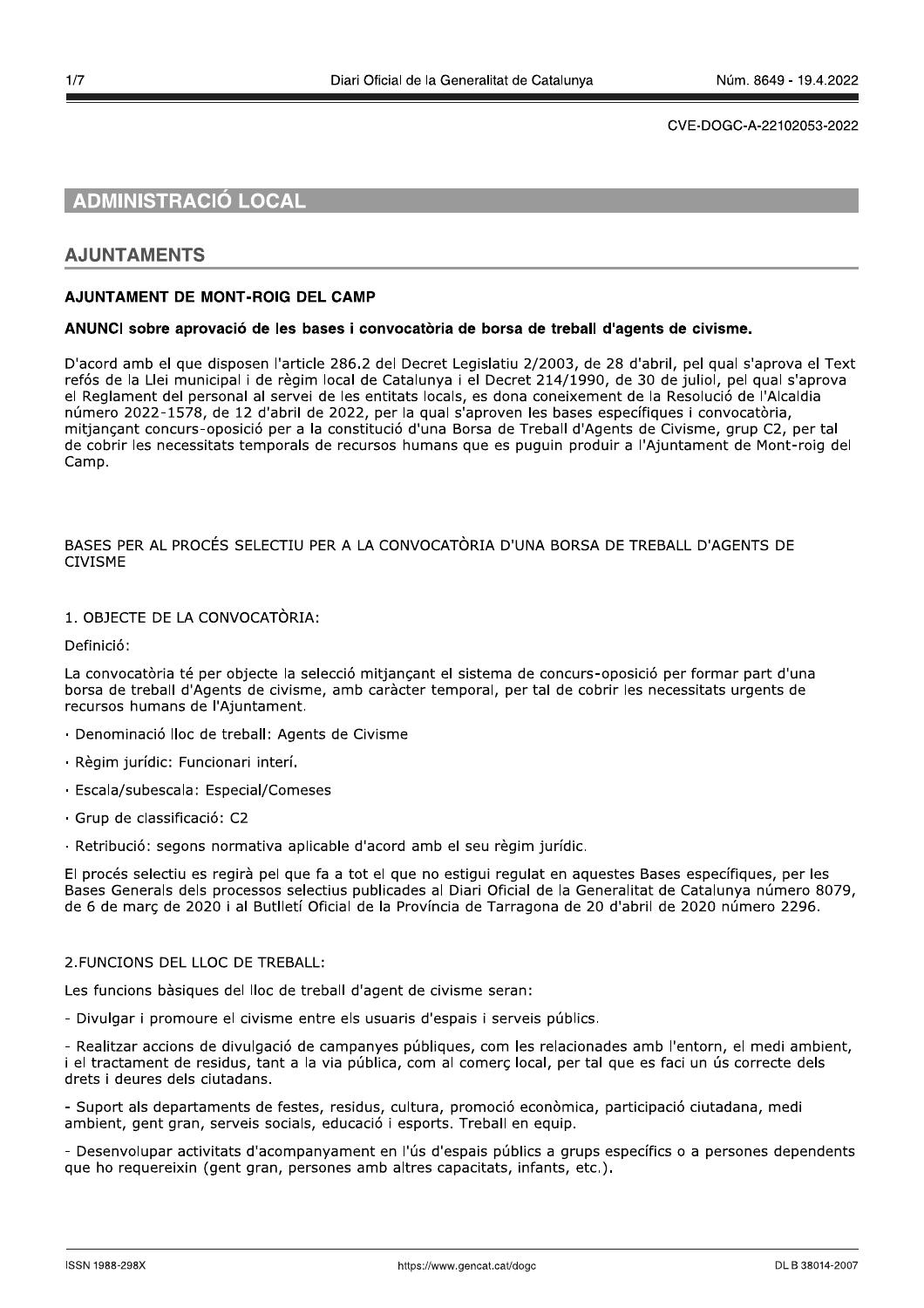- Suport als centres educatius del municipi (seguretat viària, sortides a l'entorn i altres activitats).

-Col·laboració i coordinació amb els diferents departaments de l'ajuntament, així com amb les empreses públiques municipals (Nostreserveis i Nostraiqua).

- Advertir verbalment aquelles conductes incíviques, i si calqués comunicar-ho a altres serveis de seguretat pública i/o privats que actuen dins la seva àrea geogràfica.

- Facilitar informació d'interès pràctic i d'accés al patrimoni públic (adreces, situació dels transports públics, telèfons públics, comerços, etc.) sobre els recursos, els equipaments, les instal·lacions i altres organitzacions o institucions ubicades a la seva àrea geogràfica de treball dins del municipi.

- Recollir queixes i suggeriments del ciutadà i traspassar-ho als departament corresponents per tal de donarlos resposta.

- Comunicar a l'administració l'ús deficitari d'equipaments i instal·lacions perquè es faci la seva reparació o substitució.

# 3. REQUISITS DELS ASPIRANTS:

#### Condicions dels Aspirants:

Per prendre part en aquesta convocatòria, els/les aspirants han de complir, a més dels expressament establerts en les Bases Generals que han de regir les proves selectives, els requisits específics sequents:

a) Tenir la nacionalitat espanyola, sens perjudici del disposat a l'article 57 TREBEP 5/2015, de 30 d'octubre.

b) Edat: haver complert 16 anys i no superar l'edat establerta per a la jubilació forcosa.

c) Titulació: Estar en possessió de la titulació exigida per al ingrés en els cossos o escales del subgrup C2: Educació secundària obligatòria, Graduat escolar, FP de primer grau o cicle formatiu de grau mitià o equivalent o estar en condicions d'obtenir el títol acadèmic oficial exigit.

En cas d'aspirants que no tinguin la nacionalitat espanyola hauran d'acreditar l'homologació de les titulacions exigides pel Ministeri d'Educació i Cultura. Cas de presentar una titulació equivalent a l'exigida, s'haurà d'adjuntar un certificat lliurat per un òrgan competent que n'acrediti l'equivalència. Els aspirants estrangers han d'estar en possessió d'algun dels títols reconeguts a Espanya, de conformitat amb el que estableix la normativa vigent en la matèria.

d) No patir cap malaltia o defecte físic o psíquic que impedeixi el normal exercici de les funcions pròpies de la categoria (presentació de documentació una vegada s'ha superat el procés selectiu).

e) No haver estat separat, per mitjà de resolució disciplinària ferma del servei de qualsevol de les administracions públiques, ni trobar-se inhabilitat per sentència ferma per a l'exercici de funcions públiques (presentació de documentació una vegada s'ha superat el procés selectiu).

f) Llengua catalana: nivell de suficiència de la llengua catalana (C1). Quedaran exempts de la realització de la prova els aspirants que acreditin documentalment, dins el termini de presentació de les sol·licituds, posseir el certificat de nivell de suficiència de català (C1) de la Direcció General de Política Lingüística, equivalent o superior.

g) Llengua castellana: els aspirants que no tinguin la nacionalitat espanyola hauran de posseir els coneixement de llengua castellana de nivell superior.

# 4. TAXA DRETS D'EXAMEN

Les persones aspirants hauran d'abonar, per a ser admeses en aquest procés selectiu, l'import de 10 euros.

El pagament de l'import de la taxa és pot fer mitjançant transferència bancària al núm. de compte IBAN ES40 2100 0787 11 0200015193 o a les oficines de Registre general.

Caldrà presentar còpia del resquard acreditatiu del pagament en el termini de presentació de sol·licituds per participar en el procés selectiu. La falta de justificació de l'abonament dels drets d'examen determinarà l'exclusió de la persona aspirant.

Resten exempts del pagament de la taxa les persones inscrites com a demandants d'ocupació o situació d'atur,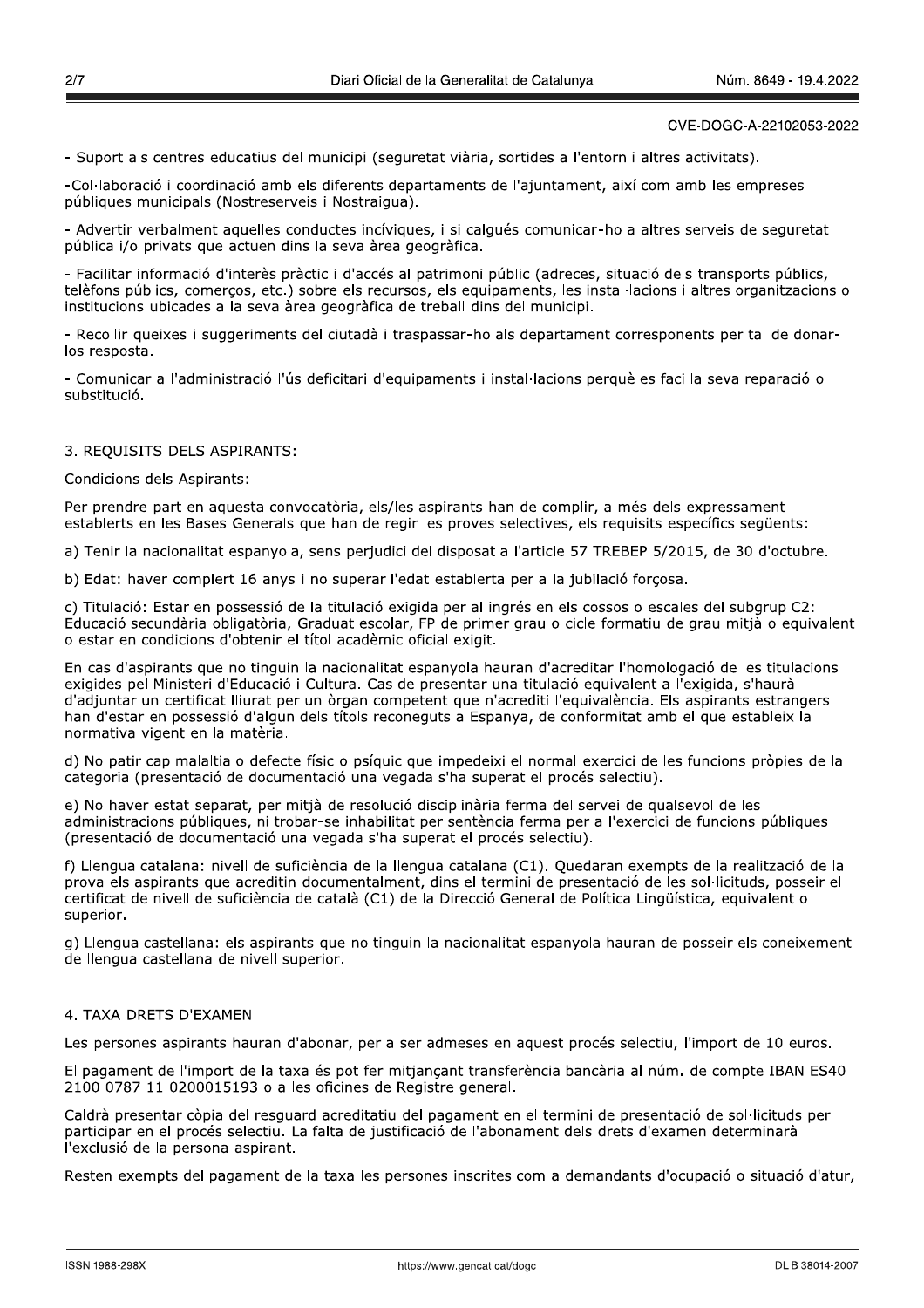i les persones amb una discapacitat reconeguda del 33% o superior.

En cas d'exempció de la taxa, i en funció del motiu de l'exempció, l'aspirant haurà de presentar la següent documentació:

- · certificat de figurar com a demandant de feina i/o certificat d'atur.
- · còpia autèntica de la documentació acreditativa del grau de discapacitat.

# 5. PRESENTACIÓ DE SOL·LICITUDS:

Els/les aspirants que desitgin prendre part en les proves selectives podran presentar la sol·licitud per alguna de les formes previstes a l'art. 16.4 de la llei 39/2015, d'1 d'octubre, del procediment administratiu comú de les administracions publiques, i en concret:

### 1. Presencialment:

-Al registre general de l'Ajuntament Oficines Municipals d'Atenció al Ciutadà -OMAC de Miami Platia i de Montroig del Camp.

En aquest cas s'haurà de demanar cita prèvia a la pàgina web https://citaprevia.mont-roig.cat/mont-roig/ i enviar la documentació digitalitzada prèviament al dia de la cita a l'adreça de correu electrònic: omac@montroig.cat indicant el nom i cognoms, el dia i hora de la cita.

- Qualsevol de les altres formes previstes a l'article 16.4 de la llei 39/2015, d'1 d'octubre, del procediment administratiu comú de les administracions públiques.

En aquest cas la sol·licitud, en model oficial i normalitzat, s'haurà d'imprimir. És pot obtenir a la pàgina web http://mont-roig.cat/laiuntament/funcionament/recursos-humans/convocatories/

# 2. Telemàticament:

- A la seu electrònica: Caldrà identificar-se amb certificat digital mitiancant model oficial i normalitzat previst a la pàgina web següent http://mont-roig.eadministracio.cat, essent aquest mitjà la forma preferent de presentació.

En aquest cas, les persones que desitgin ser assistides per personal de l'Ajuntament en la presentació telemàtica de la sol·licitud, podran sol·licitar el servei d'assistència per videoconferència, demanant cita prèvia a la pàgina web https://mont-roig.eadministracio.cat/citaprevia.1

Per ser admès a les proves selectives els/les aspirants manifesten a la sol·licitud que son certes les dades que indiquen a la sol·licitud i que compleixen totes les condicions establertes a les bases, sota la seva responsabilitat i amb independència de la posterior acreditació en finalitzar el procés selectiu. La manca de dita manifestació serà causa d'exclusió de la persona aspirant.

Les dades corresponents al domicili, telèfon i adreça electrònica que figurin en la sol·licitud es consideraran com les úniques valides a efectes de notificacions i serà responsabilitat exclusiva de les persones aspirants els errors en la seva consignació i la comunicació a l'Ajuntament de Mont-roig del Camp de qualsevol canvi de les mateixes.

Juntament amb la sol·licitud caldrà presentar la sequent documentació:

a) Document nacional d'identitat o passaport, o en cas de no tenir la nacionalitat espanyola, del document oficial acreditatiu de la nacionalitat.

- b) Fotocopia del document justificatiu de l'abonament dels drets d'examen.
- c) Currículum vitae.
- d) Titulació exigida a la convocatòria.
- e) Documentació acreditativa del nivell de suficiència de català (nivell C1) o superior.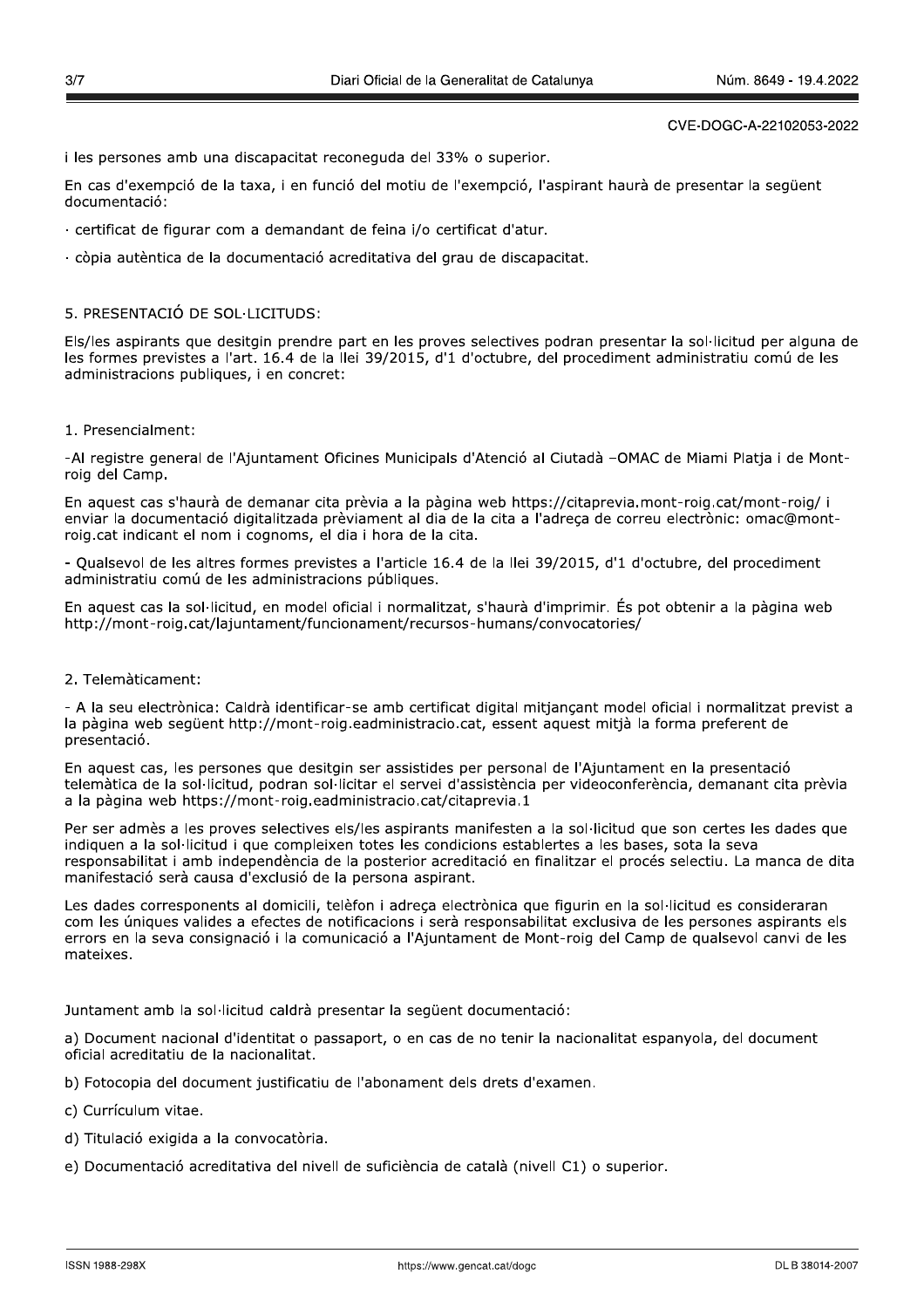No caldrà tornar a aportar aquella documentació que ja s'hagi aportat amb anterioritat i que estigui en poder de l'Ajuntament de Mont-roig del Camp. En aquest cas caldrà indicar de forma expressa de quina documentació es tracta i en quin procediment es va aportar.

La resta de documentació acreditativa dels requisits es requerirà a les persones que superin el procés selectiu.

Amb la formalització i presentació de la sol·licitud els/les aspirants donen el seu consentiment al tractament de les dades de caràcter personal que son necessàries per prendre part en la convocatòria i per a la resta de la tramitació del procés selectiu, d'acord amb la normativa vigent.

# 6. TERMINIS DE PRESENTACIÓ DE SOL·LICITUDS

El termini per lliurar la sol·licitud es de 10 dies hàbils a comptar de l'endemà de la publicació de l'anunci de la convocatòria al BOPT o al DOGC, prenent com a referencia la darrera d'aquestes publicacions.

# 7.- PUBLICITAT

Es publicarà el corresponent anunci pel qual es dona publicitat a la convocatòria i les bases que regeixen aquest procés selectiu al Butlletí Oficial de la Província de Tarragona (BOPT) i al Diari Oficial de la Generalitat (DOGC), així com al tauler d'edictes electrònic de l'Ajuntament de Mont-roig del Camp i al web de l'Aiuntament de Mont-roig del Camp.

La llista d'aspirants admesos i exclosos, la composició del tribunal i les puntuacions obtingudes per les persones aspirants s'exposaran al tauler d'edictes electrònic de l'Aiuntament de Mont-roig del Camp i a la pàgina web de l'Aiuntament.

La publicació dels actes derivats del desenvolupament del procés selectiu al tauler d'edictes electrònic de l'Ajuntament de Mont-roig del Camp tenen tots els efectes de notificació als interessats d'acord amb allò que estableix l'article 45.1 b) de la Llei 39/2015, de 1 d'octubre, del procediment administratiu comú de les administracions publiques.

## 8. TRIBUNAL QUALIFICADOR

El tribunal qualificador estarà format funcionaris/àries de carrera o personal laboral fix, serà presidit per un dels seus membres, i tindrà la composició següent:

· Un terc entre empleats/des de l'Ajuntament.

· Un terç de personal públic d'altres administracions que formin part del registre de l'Escola d'Administració Pública de Catalunya.

· Un terç de personal tècnic i expert en la/les matèria/es que pot ser, o no, personal

de la mateixa entitat local.

La designació nominal dels membres del Tribunal inclourà la dels respectius suplents.

La pertinenca als òrgans de selecció serà sempre a títol individual, no es pot ostentar en representació o per compte de ningú. Els membres del Tribunal hauran d'abstenir-se i els aspirants poden recusar-los si concorre algun dels motius de l'article 23 de la Llei 40/2015, d'1 d'octubre, de règim jurídic de les administracions públiques.

# 9. PROVES SELECTIVES I BAREM DE MÈRITS

Fase Oposició:

### 1. Primer exercici: Prova coneixement de llengües:

- Llengua catalana:

Consisteix en una prova de coneixements de llengua catalana, nivell C1. La valoració d'aguesta prova serà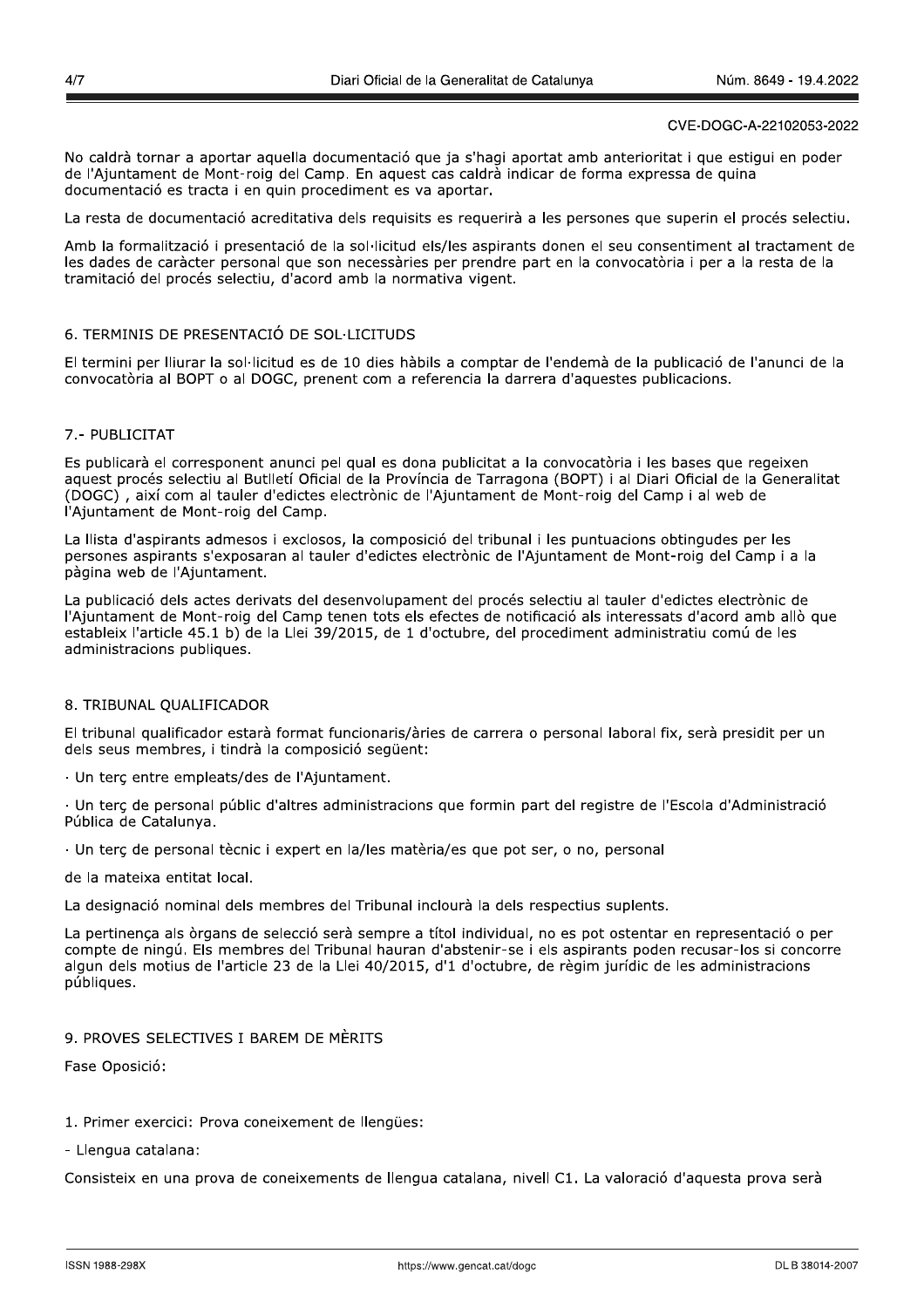d'apte o no apte. L'aspirant que no resulti apte/a quedarà exclòs/a automàticament del procés selectiu.

Oueden exempts de la realització d'aquest exercici els aspirants que hagin acreditat documentalment i que estan en possessió del certificat que es cita a

l'apartat 5.2.e) d'aquestes bases específiques o equivalent.

- Llengua castellana:

Només en els cas que els aspirants que no tinguin la nacionalitat espanyola i que no siguin originaris/àries de països en què el castellà sigui llengua oficial. Resten exempts/es de la realització d'aquesta prova els /les aspirants que acreditin documentalment, fins al moment de la realització d'aquesta prova, estar en possessió dels coneixements de llengua castellana.

La qualificació d'ambdues proves serà apte/a o no apte/a. L'aspirant que no resulti apte/a quedarà exclòs/a automàticament del procés selectiu.

#### 2. Segon exercici:

Consistirà en desenvolupar un supòsit pràctic que proposi el Tribunal abans de comencar l'exercici de les funcions pròpies del lloc de treball, dels coneixements del municipi i de cultura general.

La puntuació serà de 0 a 30 punts, essent necessari obtenir un mínim de 15 punts per a superar la prova.

El temps per desenvolupar aquest supòsit pràctic serà determinat pel Tribunal i com a màxim d'1 hora.

### Fase concurs

Els mèrits es valoraran d'acord amb el següent barem:

Experiència professional (màx. 6 punts):

· Es computen els serveis efectius prestats en administracions públiques o ens dependents com a agent de civisme o desenvolupant les funcions pròpies del lloc de treball, relacionades amb l'àmbit social i d'integració a raó de 0.20 punts per cada mes treballat de serveis.

· Es computen els serveis efectius en empresa privada desenvolupant les funcions pròpies del lloc de treball, relacionades amb l'àmbit social i d'integració a raó de 0,15 punts per cada mes treballat de serveis.

L'antiquitat en serveis prestats a l'administració pública s'ha d'acreditar mitjancant:

· Un certificat expedit per l'Administració pública on s'hagin prestat els serveis especificant les funcions desenvolupades.

L'antiquitat en empresa privada s'ha d'acreditar mitjançant:

· Vida laboral actualitzada, contractes de treball, certificats d'empresa amb especificació de les funcions desenvolupades.

Formació (màx. 4 punts):

· Cursos de formació i perfeccionament impartits per centres oficials o homologats, que tinguin relació directa amb les funcions a desenvolupar en el lloc de treball en güestió, en l'àmbit social:

De 10 a 19 hores: 0,25 punts per curs

De 20 a 40 hores: 0,50 punts per curs

De 41 a 80 hores: 0,75 punts per curs

De 81 a 250 hores: 1 punt per curs

Només seran valorats els cursos dels últims 10 anys.

3. Entrevista (màx. 10 punts):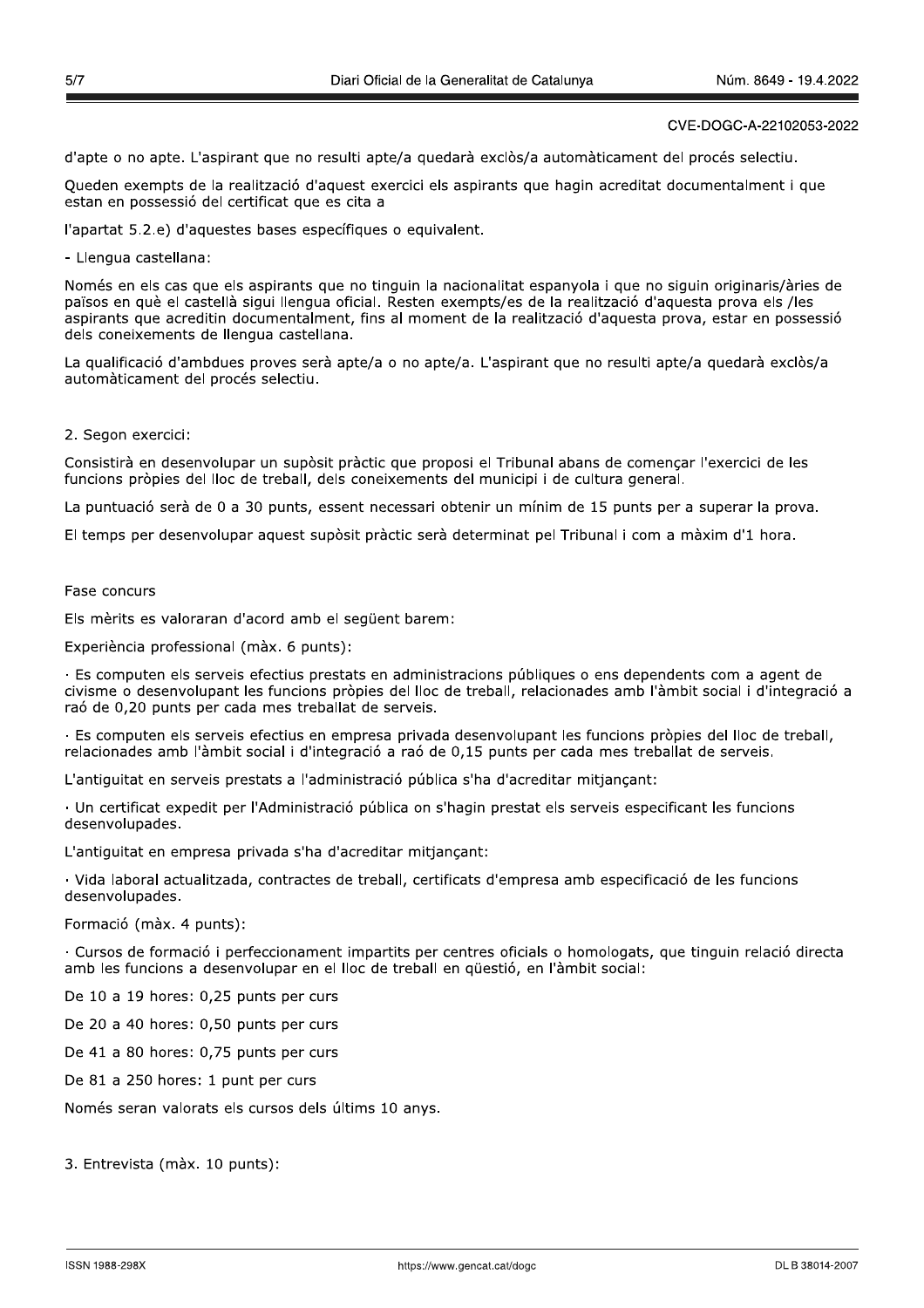Es realitzarà una entrevista per habilitats i competències dels candidats, el coneixement de la localitat i de les funcions pròpies del lloc de treball.

Aquesta entrevista no és de caràcter eliminatori i es qualificarà de 0 a 10 punts.

Les habilitats i competències a valorar són:

- -Habilitats comunicatives
- -Empatia i assertivitat
- -Treball en equip
- -Iniciativa i resolució de conflictes
- -Capacitat d'organització i adaptació
- -Motivació
- -Capacitat de control i de gestió de l'estrès
- -Responsabilitat i compromís amb la feina
- -Coneixements d'ofimàtica

-Altres relacionats amb les tasques a desenvolupar.

En la publicació de la puntuació s'indicaran els punts obtinguts en l'apartat d'experiència professional i en l'apartat de formació i a l'entrevista.

# 10. BORSA DE TREBALL

Acabada la qualificació dels mèrits dels/de les aspirants, s'elaborarà, per rigorós ordre de puntuació una llista de candidats/es.

D'aquesta manera tal i com vagin sorgint necessitats de contractació, l'òrgan competent per a la contractació haurà de seguir la relació fixada en l'esmentada borsa, per rigorós ordre de puntuació.

Si es rebutja la proposta de contractació, qui ho faci perdrà el seu lloc a la llista de candidats i passarà a l'últim lloc de la llista.

De conformitat amb l'article 95.2 del Decret Legislatiu 214/1990, 30 de juliol, aquesta borsa de treball té vigència de 2 anys llevat que la Corporació la vulgui renovar o reestructurar, per necessitats pròpies.

La condició de membre de la borsa de treball no suposa, sota cap concepte, un dret als qui la conformen a ser contractats per l'Ajuntament de Mont-roig del Camp, ni per un termini de temps ni per lloc de treball concret.

# 11. LLISTAT D'APROVATS/DES I PRESENTACIÓ DE DOCUMENTS

Finalitzat el termini de presentació de sol·licituds, la llista de persones admeses i excloses es farà pública mitjançant la seva exposició en el tauler d'anuncis de l'Ajuntament de Mont-roig del Camp i al web http://mont-roig.cat/laiuntament/funcionament/recursos-humans/convocatories/ disposant d'un termini de 5 dies hàbils per a fer esmenes o reclamacions, si escau.

Un cop transcorregut el termini sense que es presentin reclamacions la llista esdevindrà definitiva.

Els/les aspirants aprovats abans de ser contractats o nomenats se'ls requerirà que presentin al Registre General per alguna de les formes previstes a l'art. 16.4 de la llei 39/2015, d'1 d'octubre, del procediment administratiu comú de les administracions publiques els documents acreditatius de les condicions de capacitat i dels requisits seqüents:

a) Declaració de no estar inhabilitat/ada per a l'exercici de les funcions publiques ni estar separat/da mitjançant expedient disciplinari de qualsevol administració publica. Els/les aspirants que no tinguin la nacionalitat espanyola hauran d'acreditar, mitjançant declaració jurada o promesa, que no estan sotmesos a cap sanció disciplinaria o condemna penal que els impedeixi l'accés a la funció publica en el seu estat d'origen.

b) Declaració de no estar en cap dels supòsits d'incompatibilitat previstos en la legislació vigent o be declaració